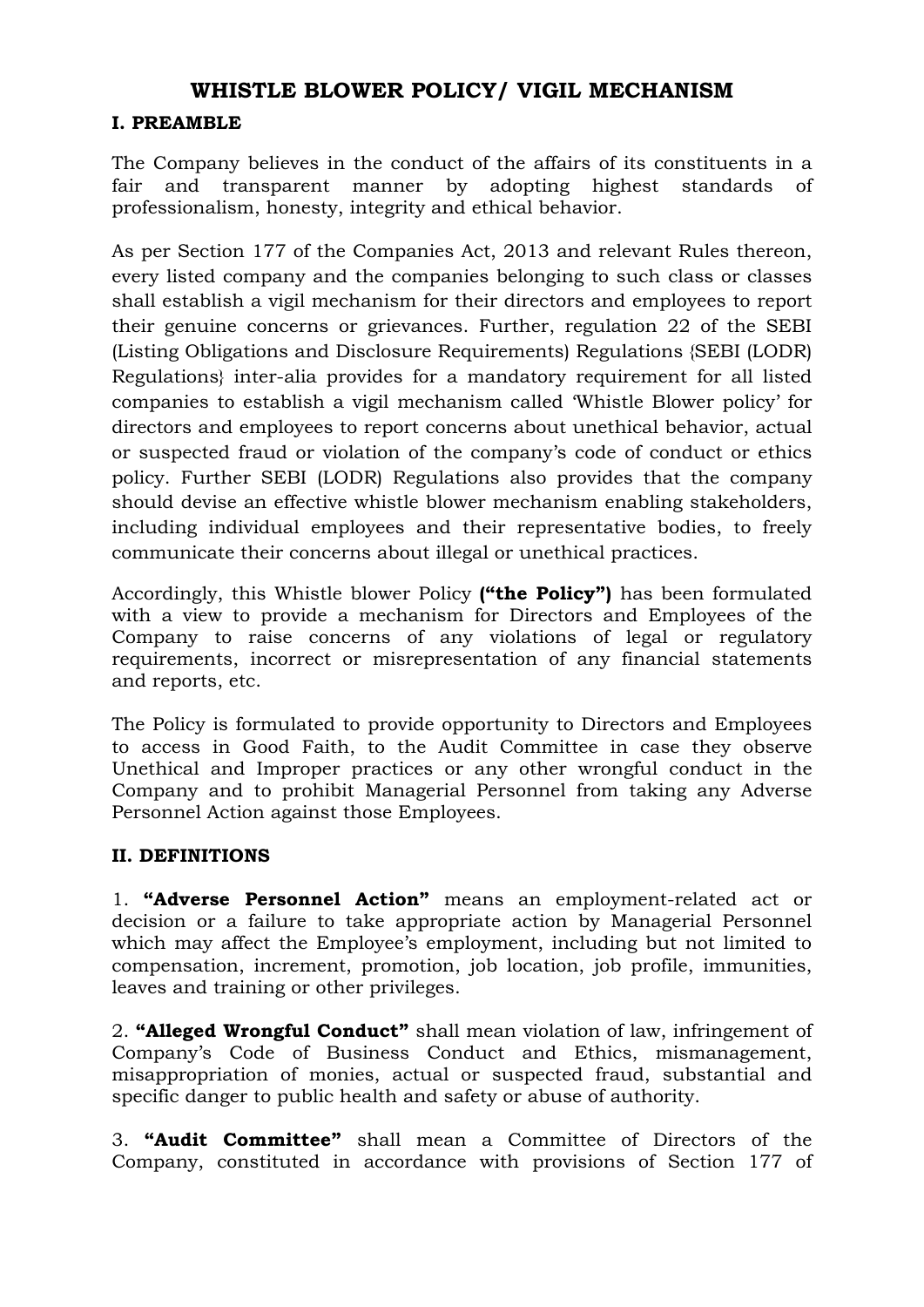Companies Act, 2013 read with SEBI (LODR) Regulations with the stock exchanges.

4. "Chief Executive Officer" shall mean chief executive officer of the Company.

5. "Company" shall mean, "Thirdwave Financial Intermediaries Ltd."

6. "Compliance Officer" shall mean the Company Secretary of the Company.

7. "Employee" shall mean every employee of the Company, including the Directors in employment of the Company.

8. "Good Faith" shall mean an Employee shall be deemed to be communicating in 'good faith' if there is a reasonable basis for communication of Unethical and Improper practices or any other Alleged Wrongful Conduct. Good Faith shall be deemed lacking when the Employee does not have personal knowledge of a factual basis for the communication or where the Employee knew or reasonably should have known that the communication about the Unethical and Improper practices or Alleged Wrongful Conduct is malicious, false or frivolous.

9. "Policy or This Policy" shall mean the "Whistle Blower Policy."

10. "Protected Disclosure" means any communication made in Good Faith that discloses or demonstrates information that may evidence unethical or improper activity.

11. "Subject" shall mean a person against or in relation to whom a Protected Disclosure has been made or evidence gathered during the course of an investigation.

12. "Unethical and Improper practices" shall mean:

(i) An act which does not conform to approved standard of social and professional behavior;

(ii) An act which leads to unethical business practices;

(iii) Improper or unethical conduct; and

(iv) Breach of etiquette or morally offensive behavior, etc.

13. "Whistle Blower" shall mean an Employee or Director of the Company who makes Protected Disclosure under this policy.

### III. APPLICABILITY/ ELIGIBILITY

This policy applies to all permanent Employees and Directors of the Company to make Protected Disclosure under the policy.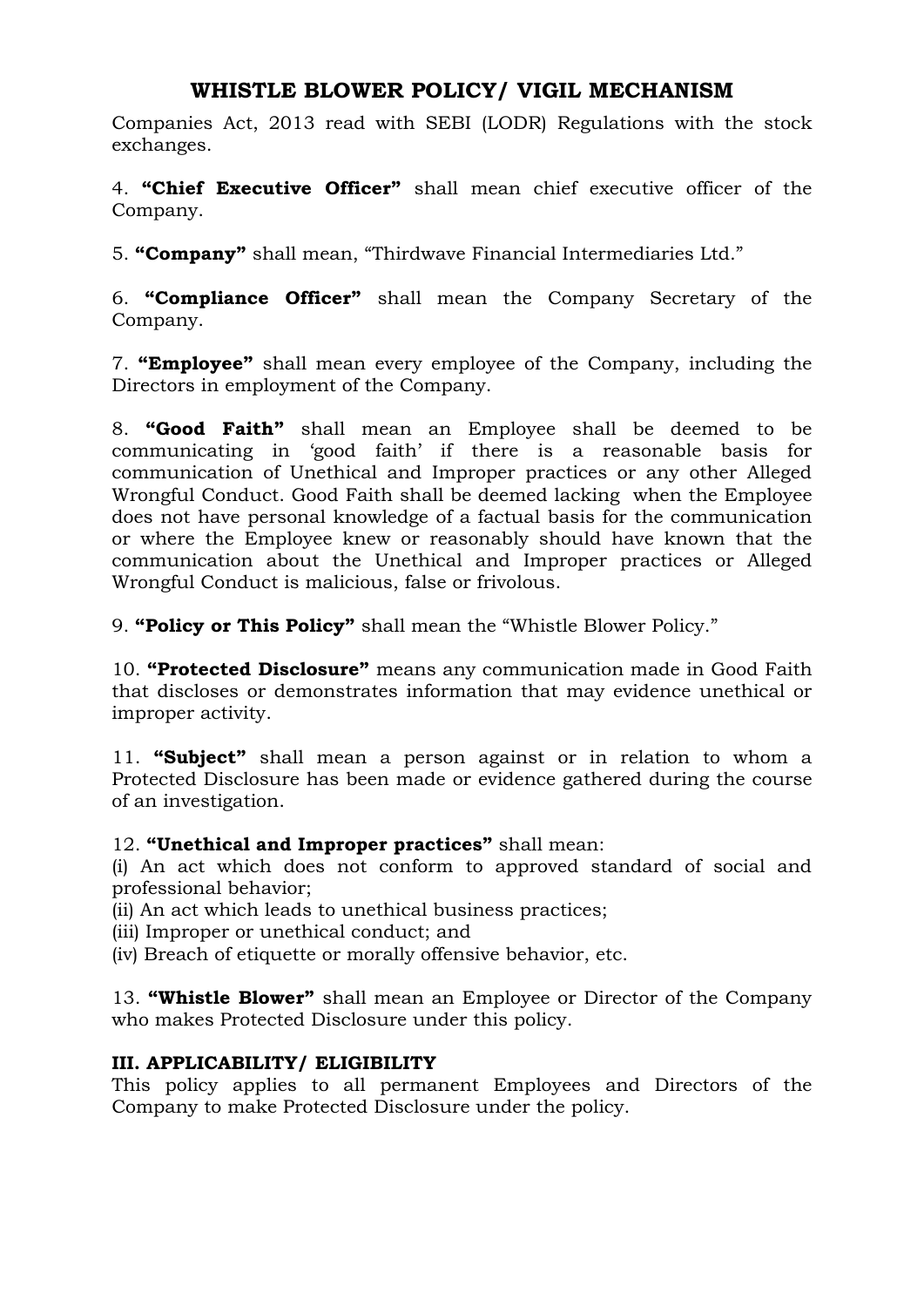#### IV. GUIDELINES

#### 1. Internal Policy & Protection under Policy

This Policy is an internal policy on Protected Disclosure by a Whistle Blower of any Unethical and Improper Practices or wrongful conduct and access to the Head of Department or in case it involves Managerial Personnel access to the Managing Director/ Chief Executive Officer and in exceptional cases access to the Chairman of Audit Committee of Directors constituted by the Board.

This Policy prohibits the Company to take any Adverse Personnel Action against the Whistle Blower for disclosing in Good Faith any Unethical and Improper Practices or Alleged Wrongful Conduct to the Audit Committee. Any Employee against whom any Adverse Personnel Action has been taken due to his Protected Disclosure of information under this policy, may approach the Audit Committee. Furthermore, if any of the members of the Audit Committee have a conflict of interest in a given case, they should recuse themselves and the others on the committee would deal with the matter on hand.

#### 2. False Allegation & Legitimate Employment Action

An Employee who knowingly makes false allegations of Unethical and Improper Practices or Alleged Wrongful Conduct to the Audit Committee shall be subject to disciplinary action, up to and including termination of employment, in accordance with Company rules, policies and procedures. Further, this policy may not be used as a defense by an Employee against whom an Adverse Personnel Action has been taken independent of any disclosure of information by him and for legitimate reasons or cause under Company rules and policies.

#### 3. Disclosure & Maintenance of Confidentiality

A Whistle Blower who observes or notices any Unethical and Improper Practices or Alleged Wrongful Conduct in the Company may make a Protected Disclosure either typed or written in English, Hindi or in any regional language of the place of employment of Whistle Blower to the Head of Department or in case it involves Managerial Personnel to the Managing Director/Chief Executive Officer. Confidentiality of Whistle Blower shall be maintained to the greatest extent possible.

#### V. Procedure

(i) A Whistle Blower who observes any Unethical and Improper Practices or Alleged Wrongful Conduct shall make Protected Disclosure to the Head of Department or in case it involves Managerial Personnel to the Managing Director/Chief Executive Officer and in exceptional cases to the Audit Committee as soon as possible but not later than 60 (sixty) calendar days after becoming aware of the same.

(ii) The Departmental Head shall immediately forward Whistle Blower Report to the Managing Director/ Chief Executive Officer of the Company. The Managing Director/ Chief Executive Officer may inquire in respect of the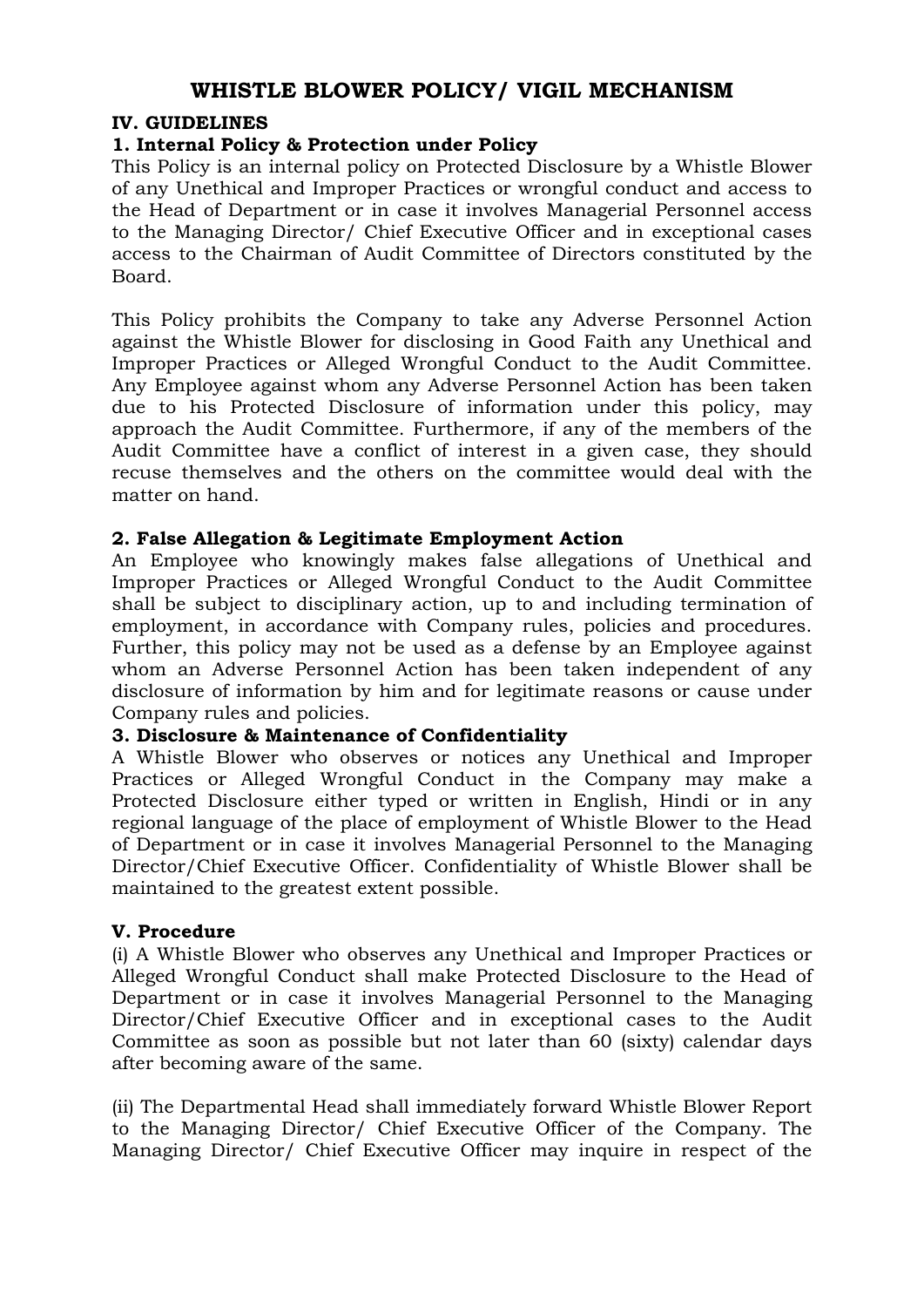Whistle Blower Report and after preliminary inquiry, if required, shall report the same to the Audit Committee.

(iii) Audit Committee shall appropriately and expeditiously investigate all Whistle Blower reports received. In this regard, Audit Committee, if the circumstances so suggest, may appoint a senior executive or a committee of Managerial Personnel to investigate into the matter and prescribe the scope and time limit therefore.

(iv) Audit Committee shall have right to outline detailed procedure for an investigation.

(v) Where the Audit Committee has designated a senior executive or a committee of Managerial Personnel for investigation, they shall mandatorily adhere to scope and procedure outlined by Audit Committee for investigation.

(vi) The Audit Committee or officer or committee of Managerial Personnel, as the case may be, shall have right to call for any information/document and examination of any Employee of the Company or other person(s), as they may deem appropriate for the purpose of conducting investigation under this policy.

(vii) A report shall be prepared after completion of investigation and the Audit Committee shall consider the same.

(viii) After considering the report, the Audit Committee shall determine the cause of alleged Adverse Personnel Action and may order for remedies which may inter-alia include:

(a) Order for an injunction to restrain continuous violation of this policy;

 (b) Reinstatement of the Employee to the same position or to an equivalent position; and

 (c) Order for compensation for lost wages, remuneration or any other benefits, etc.

(ix) Unless there are compelling reasons not to do so, Subjects will be given the opportunity to respond to material findings contained in the investigation report.

(x) The decision of Audit Committee shall be final and binding.

(xi) If and when the Audit Committee is satisfied that the alleged Unethical and Improper Practice or wrongful conduct existed or is in existence, the Audit Committee may –

(a) recommend to Board to reprimand, take disciplinary action, impose penalty/ punishment order recovery when any alleged Unethical and Improper Practice or wrongful conduct of any Employee is proved.

(b) recommend termination or suspension of any contract or arrangement or